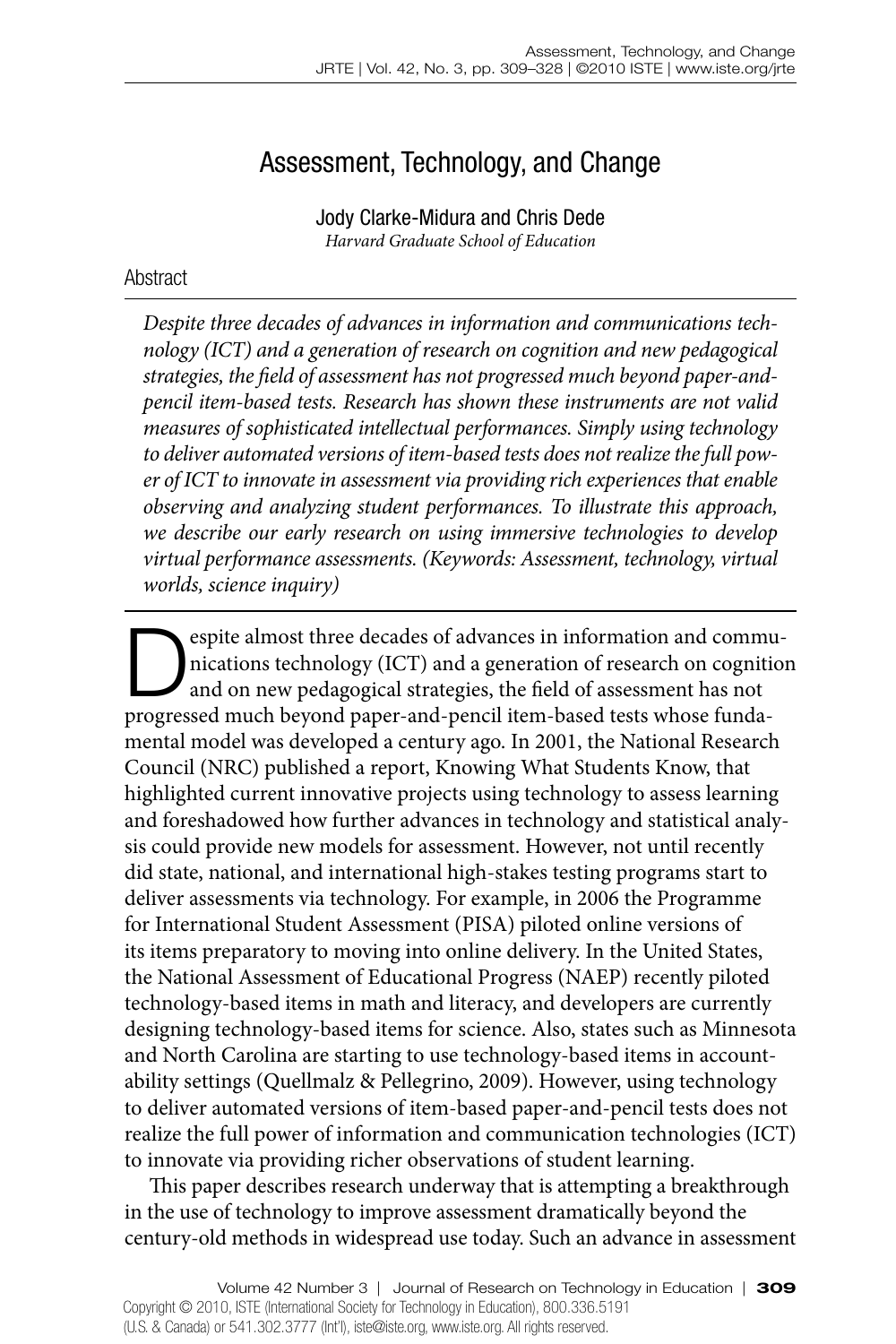

*Figure 1.* Assessment Triangle.

is greatly needed because current methods of testing are incapable of validly measuring sophisticated intellectual and psychosocial performances. For example, studies of national tests, such as the NAEP, showed the items related to scientific inquiry did not align with the inquiry content they were supposed to be measuring (Haertel, Lash, Javitz, & Quellmalz 2006; Quellmalz & Haertel, 2004; Quellmalz, Kreikemeier, DeBarger, & Haertel, 2006). These studies recommended that test designers redesign some of their items and integrate technology-based measures. But why are item-based, paper-andpencil tests inadequate for important student outcomes, such as scientific inquiry and 21st-century skills?

The NRC report, Knowing What Students Know, depicted the "Assessment Triangle" (NRC, 2001), which identified three key components of assessment (see Figure 1).

We cannot directly inspect what students know or do not know. Like Sherlock Holmes solving mysteries, assessment involves indirect reasoning from evidence—developing a model of cognition reflecting the knowledge a learner is to master, collecting observations of a student's statements and behaviors, and interpreting the extent to which those statements and behaviors match the expert model.

Over the last few decades, cognitive scientists have greatly increased the depth and validity of their models, and psychometricians have made major advances in interpretive analytics. However, the observation part of the triangle, centered on paper-and-pencil item-based tests, has remained weak for about a century. These tests cannot generate a rich range of observations; students' forced choice among a few predetermined options is a weak observation of whether they have mastered a sophisticated skill involving advanced knowledge. Without detailed observations that document every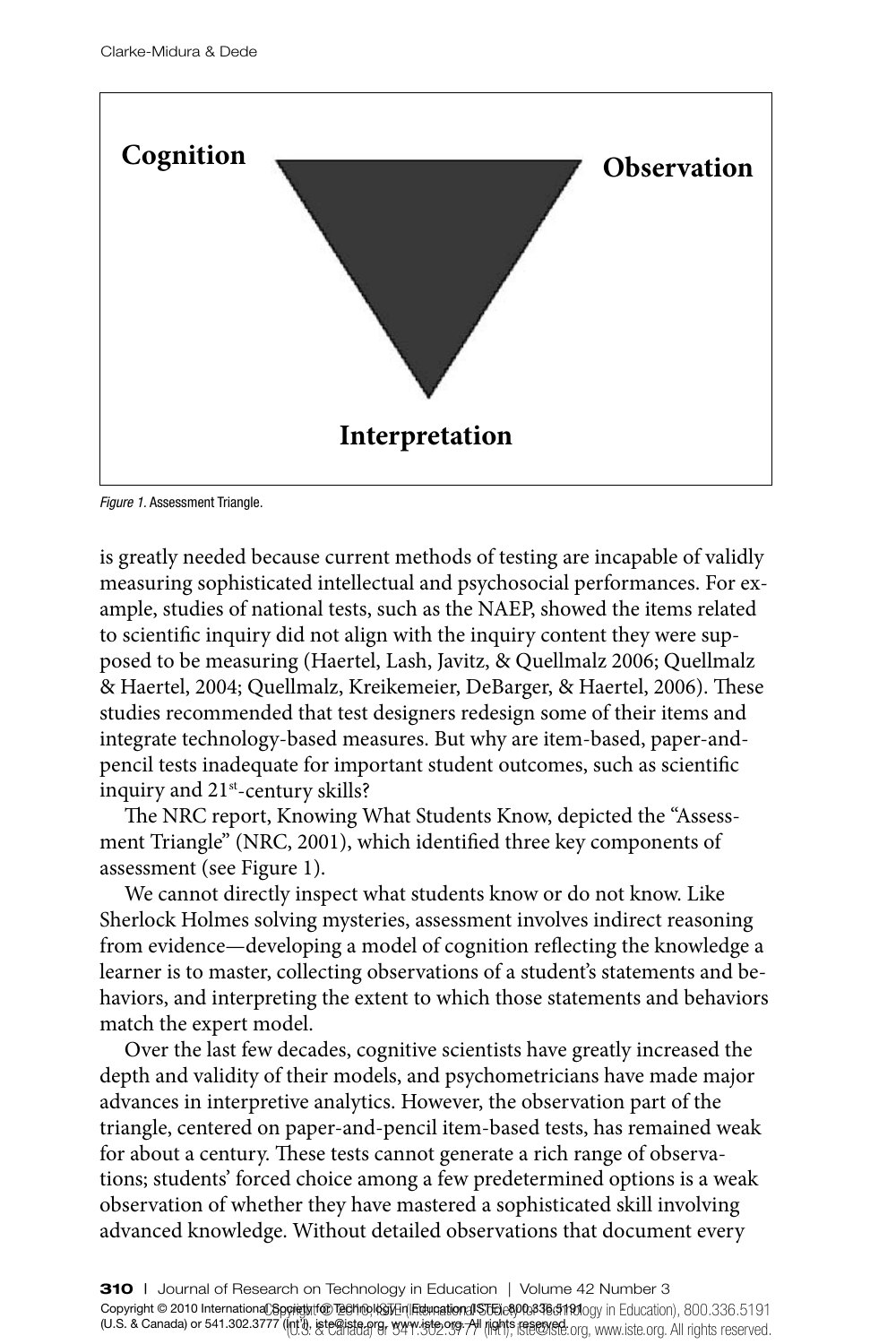aspect of a learner's performance, little is available to compare to the highly specified cognitive model using advanced interpretive analytics. Attempts to improve assessment have repeatedly foundered on this problem of impoverished observations of student performances within the rigorous conditions required to ensure the fairness, reliability, and validity of sophisticated intellectual assessments. Our research is attempting a breakthrough in assessment because technical capabilities now exist for providing rich observations about student learning.

When it comes to testing in an accountability setting, multiple-choice tests have been the favored choice because they have satisfied psychometric criteria, are more cost effective, and are easier to scale. Movements for more authentic or performance-based assessments that are better aligned with how students learn rarely get enough traction against their multiple-choice counterparts. For example, as discussed in detail below, performance-based measures using physical objects in real-world settings were shown to be not as psychometrically reliable or practical as item-based tests, are expensive, and are burdened with task-dependency (Linn, 2000; Shavelson, Ruiz-Primo, & Wiley, 1999; Stecher & Klein, 1997).

However, advances in technology and statistics are creating new possibilities and promises for assessment. The type of observations and evidence of learning that technology-based assessments allow is unparalleled. For example, research on immersive environments and mediated experiences proves that one can create environments capable of capturing observations and studying authentic behaviors not possible in a conventional classroom setting (Clarke, 2009b; Ketelhut, Dede, Clarke, Nelson, & Bowman, 2008). Based on the immersive interface that underlies virtual worlds such as Second Life and World of Warcraft, virtual environments allow the enactment of complex situations with tacit clues, simulation of scientific instruments, virtual experimentation, simulated collaboration in a team, and adaptive responses to students' choice—all captured and recorded in data streams (Dede, 2009). Current technological advances offer exciting opportunities to design assessments that are active and situative, and that measure complex student knowledge and provide rich observations for student learning.

In this article, we present a model for how technology can provide more observations about student learning than current assessments. To illustrate this approach, we describe our early research on using immersive technologies to develop virtual performance assessments. We are using the Evidence Centered Design (ECD) framework (Mislevy, Steinberg, & Almond, 2003) to develop interactive performance assessments for measuring scientific inquiry that are more reflective of the situative, complex performances that scientists and scholars expert in inquiry learning call for students to master. In the following sections, we describe the background and context of our work, and then depict how immersive technologies and mediated performances may improve assessment. We conclude with suggestions for future research.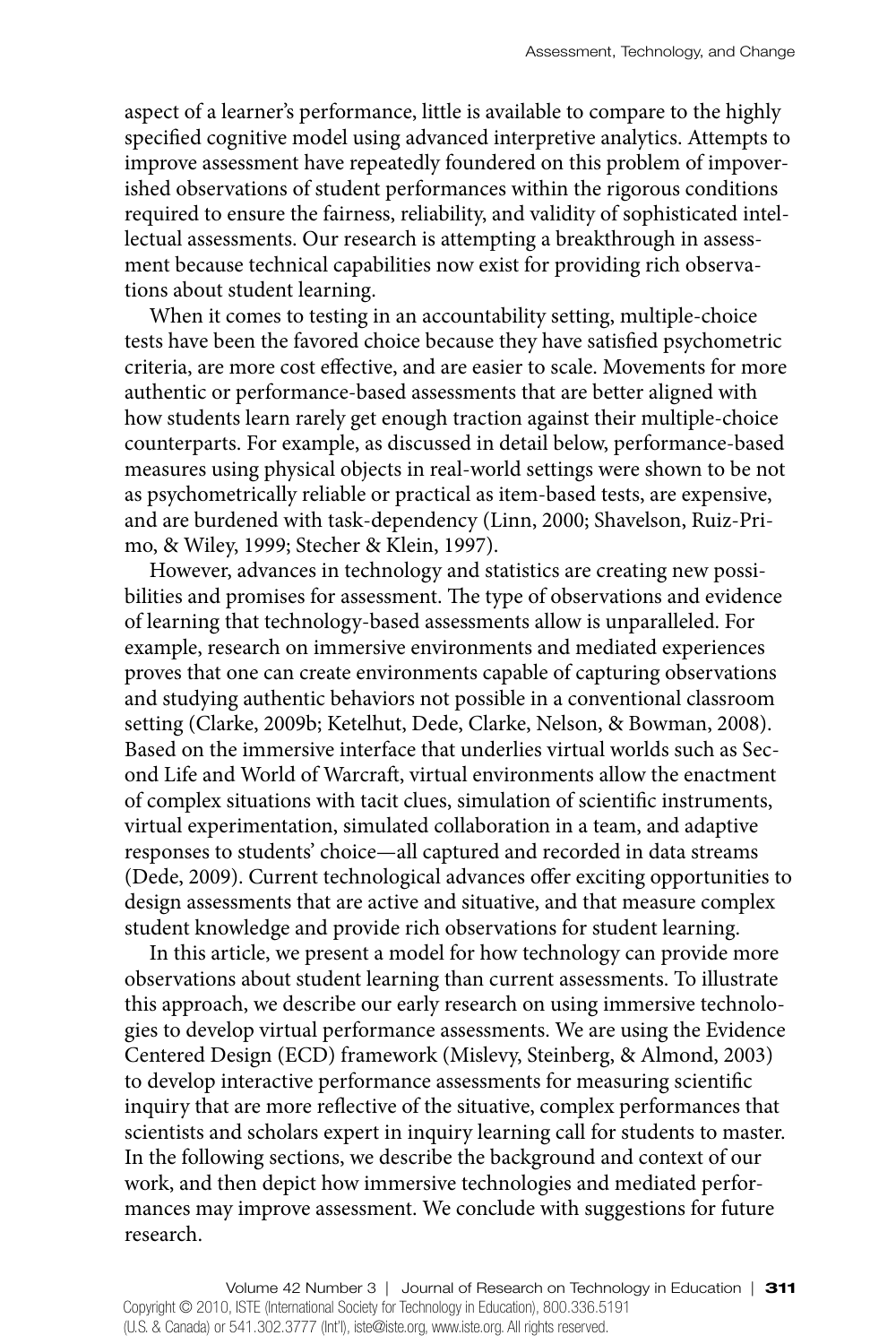# The Inadequacy of Conventional Approaches to Assessment in 21st-Century Education

Paper-and-pencil tests are barely adequate to measure the minimum competencies required for low-level roles in industrial settings and fall woefully short of providing measures of the sophisticated knowledge and skills students need for 21<sup>st</sup>-century work and citizenship. States' high-stakes psychometric tests are typically based on multiple-choice and short-answer items that have no mechanism for assessing attainment of higher-order understandings and performances (National Research Council, 2001). As a result, the curriculum is crowded with low-level facts and recipe-like procedures (e.g., In what year did Columbus discover America? What are the seven steps of historical inquiry?), as opposed to nuanced understandings and performances (i.e., What confluence of technological, economic, and political forces led to the age of exploration around the end of the 15th century? By what process of interpreting of historical data did you reach this conclusion?). Even the essay section of high-stakes tests emphasizes simple execution based on recipe-like formulas for each paragraph, rather than allowing students to demonstrate sophisticated forms of rhetorical prowess.

State curriculum standards in each discipline are typically neither interrelated nor prioritized to emphasize core understandings and performances all students will need to succeed in the 21<sup>st</sup> century (Aspen Institute, 2007). Although professional organizations such as the American Association for the Advancement of Science or the National Council for the Teaching of Mathematics make attempts at integration and standardization in national standards, in practice this level of understandings and performances is ignored in classroom teaching because the high-stakes tests provide no vehicle for measuring student progress on them.

Because of the accountability systems linked to students' performance on these high-stakes tests, teachers are using weak but rapid instructional methods, such as lecture and drill-and-practice, to race through the glut of recipes, facts, and test-taking skills they are expected to cover. Despite research indicating that guided inquiry, collaborative learning, mentoring, and apprenticeships are far more effective pedagogical strategies, introducing these into school settings is difficult given the crowded curriculum and the need to prepare students for high-stakes tests. Simply delivering required information for students' passive absorption takes every second of instructional time. Teachers have no means by which to prioritize what understandings and performances to emphasize in terms of 21<sup>st</sup>-century citizenship; workplace capabilities for the global, knowledge-based economy; and lifelong learning (Dede, 2007, in press), and they do not assess students' abilities to transfer their skills to real-world situations.

These summative, "drive-by" tests provide no diagnostic, just-in-time feedback that could help teachers aid struggling students. In addition, while some paper and pencil assessments, such as the Programme for International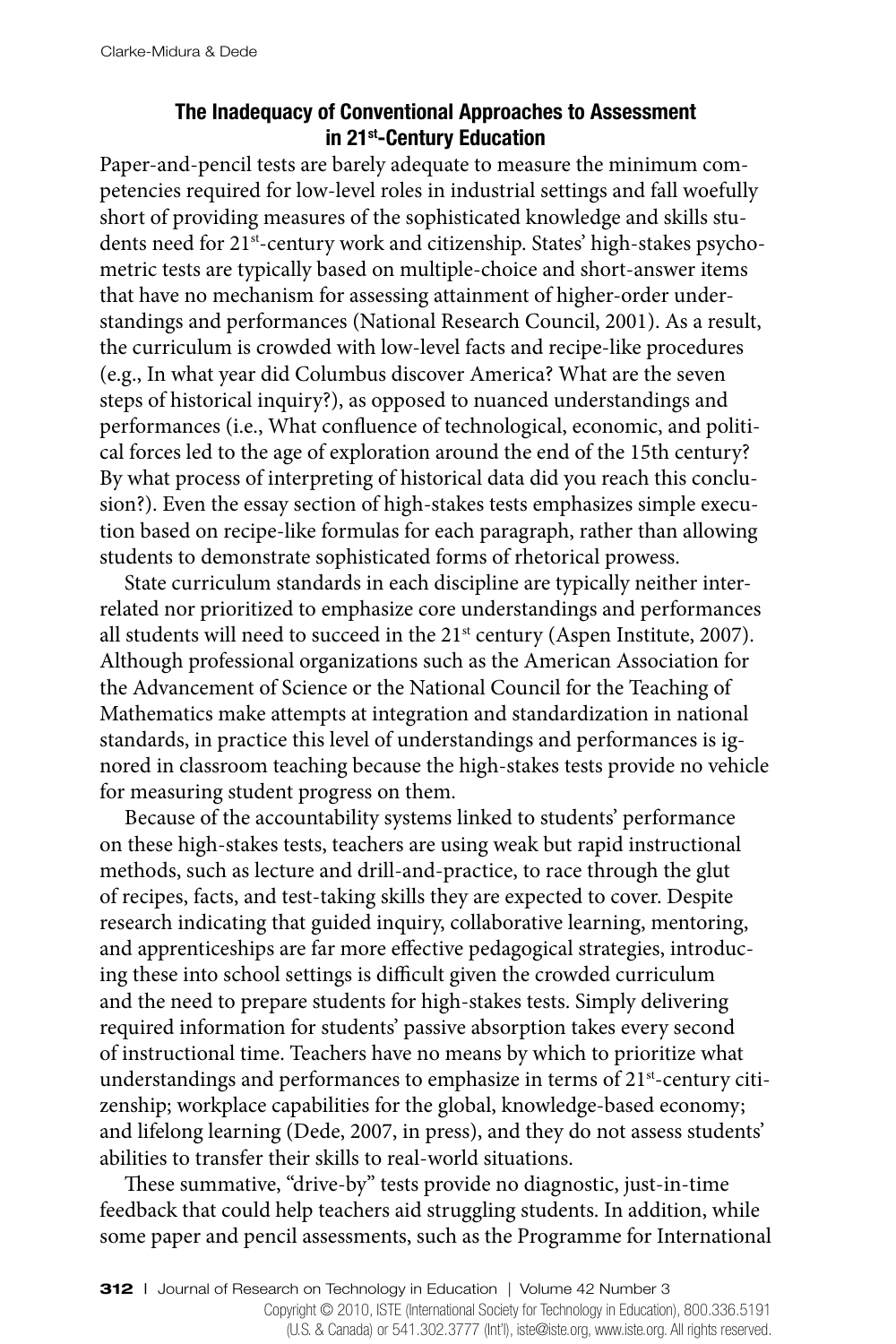Student Assessment (PISA) test, emphasize core ideas and measure at least a few higher-order thinking skills, many state legislatures have allocated such limited resources for test development that the resulting instruments often measure only a random assortment of low-level skills and content (Nicols, Glass, & Berliner, 2005). Furthermore, policies such as financial incentives for teachers and districts to raise test scores can exacerbate already troubling differences in educational outcomes, promoting the abandonment of the very at-risk students the NCLB legislation was intended to help (Confrey & Maker, 2005).

Even though modern interactive media could aid with these shortfall of current high-stakes tests, the use of ICT applications and representations is generally banned from testing. Rather than measuring students' capacities to use tools, applications, and media effectively, various forms of mediated interaction are typically not assessed. In other words, the effects from technology usage (what one can accomplish without tools) are measured, but the effects with technologies essential to effective practice of a skill are not (Salomon, 1993).

## Historical Perspective on the Value and Challenges of Performance Assessments

Research has documented that higher-order thinking skills related to sophisticated cognition (e.g., inquiry processes, formulating scientific explanations, communicating scientific understanding, approaches to novel situations) are difficult to measure with multiple-choice or even constructed-response paper-and-pencil tests (NRC, 2006; Quellmalz & Haertel, 2004; Resnick & Resnick, 1992). These tests also demonstrate limited sensitivity to discrepancies between inquiry- and non-inquiry-based science instruction (Haertel, Lash, Javitz, & Quellmalz, 2006). In the 1990s, there was a movement toward developing alternate assessments in science education that measured students' conceptual understanding and higher-level skills, such as problem solving (Linn, 1994). Numerous studies assessed the reliability and construct validity of these performance assessments, as well as the feasibility (i.e., cost effectiveness and practicality) of using them on a large scale (Linn, 2000). Although research supports performance tasks as valuable both for aiding learning and for providing formative, diagnostic feedback to teachers about ongoing student attainment, when used as summative assessments, performance tasks were found to be not as cost-effective as multiple-choice tests (Stecher & Klein, 1997). Also, performance assessments had troubling issues around task sampling variability (Shavelson, Baxtor, & Gao, 1993). These studies found that students' outcomes on performance tasks varied substantially from one task to another. Ideally, one would want students to perform the same on all tasks. Another problem with performance assessments, also related to sampling variability, was occasion-sampling variability (Cronbach, Linn, Brennan, & Haertel, 1997). Studies found that student performances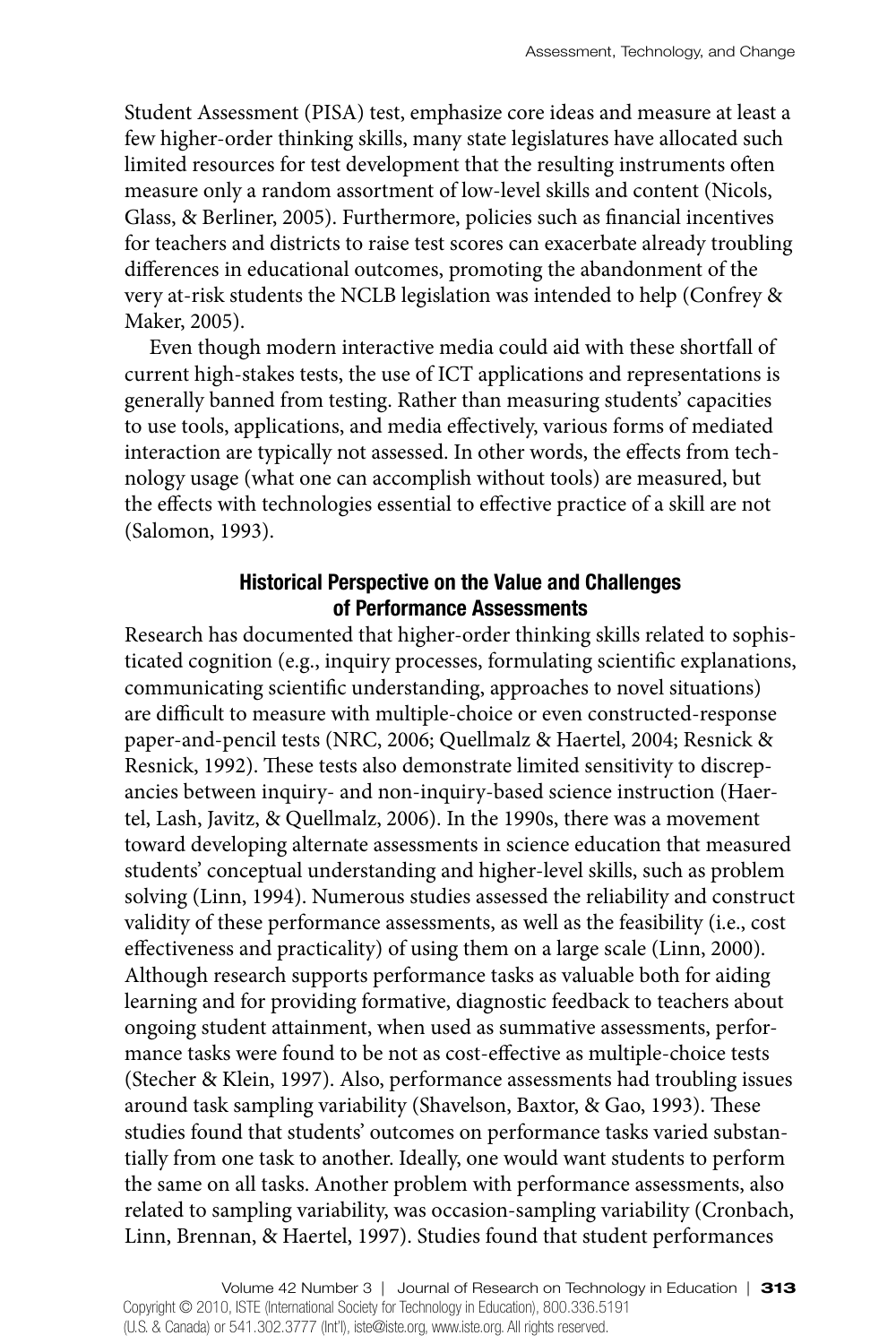varied on one testing occasion to another. Shavelson, Ruiz-Primo, and Wiley (1999) found that task sampling and occasion sampling were confounded. Thus, it was difficult to distinguish if the error was due to testing occasion or sampling variability.

As one illustration, Shavelson and colleagues conducted a series of studies in the 1990s in which they compared computer-simulated performance assessments to paper-based performance assessments (Baxter, 1995; Baxter & Shavelson, 1994; Pine, Baxter, & Shavelson, 1993; Rosenquist, Shavelson, & Ruiz-Primo, 2000; Shavelson, Baxter, & Pine, 1991). Their findings suggested that hands-on and virtual investigations were not tapping the same knowledge as paper-based assessments (Shavelson, Baxter, & Pine, 1991), that prior knowledge and experience influence how students solve the problem (Shavelson, Baxter, & Pine, 1991), and that the volatility of student performance limits the exchangeability of any methods used for delivering tasks (direct observation, notebook, computer simulation, paper-and-pencil methods, etc.) (Shavelson et al., 1999).

As a result, they suggest that multiple assessments are needed to make adequate observations of student performance. Different methods for delivering tasks may allow for a variety of evidence that can be used to triangulate student performance. As we will discuss later, virtual performance assessments developed in immersive technologies are able to provide a variety of evidence and methods under one assessment. Advances in technology are allowing us to create the types of assessments Shavelson and his colleagues envisioned.

In summary, the goal of an assessment is to provide valid inferences related to particular expectations for students (Linn et al., 2002). While an assessment can serve multiple purposes, it is not possible for one assessment to meet all purposes; for example, an assessment providing information about students' deep conceptual understanding that can be used by educators to guide instruction would be different from an assessment that provides an evaluation of an educational system for policymakers (NRC, 2001). To meet the requirements of No Child Left Behind (NCLB), it is recommended that states develop a variety of assessment strategies, including performance assessments that collectively will fulfill requirements (NRC, 2006). However, there are substantial challenges of practicality, cost, and technical quality involved in achieving this goal using various types of conventional measures. Assessments based on immersive technologies and mediated performances are potentially more practical, cost effective, valid, and reliable than performance assessments that were developed and studied in the past. We explain why below.

# Research Initiatives to Improve Assessments

The most prevalent current use of technology in large-scale testing involves support for assessment logistics related to online delivery, automated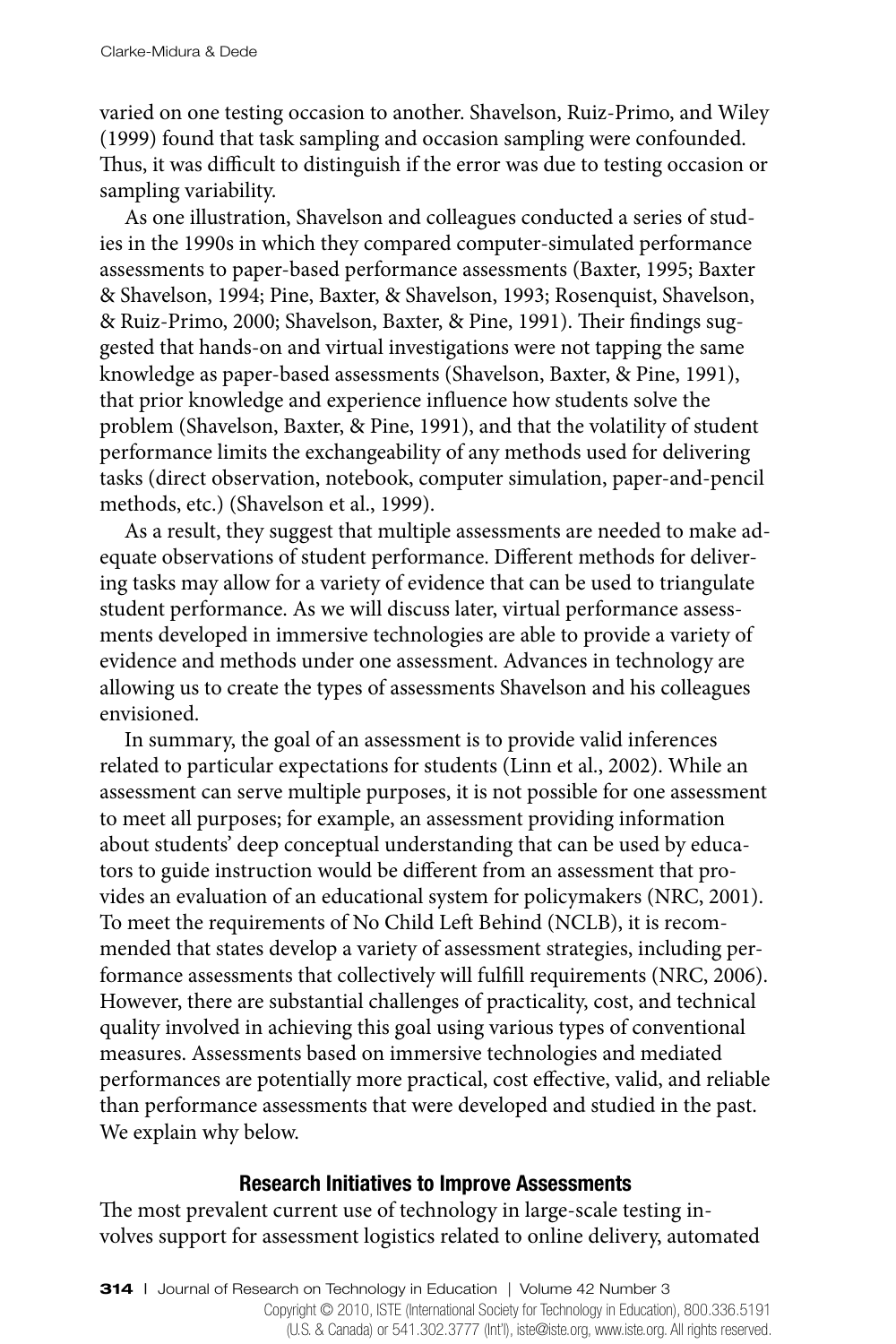scoring, and accessibility. For example, Russell and colleagues are building accessibility for all students into the design of the items via technology (http://nimbletools.com). The technology is flexible enough that it allows customization to be built in to the construction of the item. Such customizations include: audio text or text-to-speech, magnification, masking tools that allow students to focus on specific parts of the test item, presentation settings (color overlays, contrast, etc.), sign language, and auditory calming. This all happens at the design level of the item, creating a cost-effective way to customize items for a wide variety of students.

However, research on next-generation assessments is breaking the mold of traditional testing practices. Innovative assessment formats, such as simulations, are being designed to measure complex knowledge and inquiry previously impossible to test in paper-based or hands-on formats. These new assessments aim to align summative assessment more directly to the processes and contexts of learning and instruction (Quellmalz & Pellegrino, 2009).

As Quellmalz, Timms, and Schneider discuss (2009, p. 7):

A number of large-scale testing programs have begun to design innovative problem sets and item types that promise to transform traditional testing. The area of science assessment is pioneering the exploration of innovative problem types and assessment approaches across K–12. In 2006, the Programme for International Student Assessment (PISA) pilot tested the Computer-Based Assessment of Science (CBAS) with the aim of testing science knowledge and inquiry processes not assessed in the PISA paper-based test booklets. CBAS tasks included scenario based item and task sets such as investigations of the temperature and pressure settings for a simulated nuclear reactor. The 2009 National Assessment of Educational Progress (NAEP) Science Framework and Specifications proposed designs for Interactive Computer Tasks (ICT) to test students' ability to engage in science inquiry practices. These innovative formats were included in the 2009 NAEP science administration.

A few years ago, NAEP published their framework for establishing a new science assessment in 2009 that calls for multiple modes of assessment, including interactive computer assessments (National Assessment Governing Board, 2004, 2007). The report cites four reasons for rethinking the assessment framework: publication of national standards for science literacy since the previous framework, advances in both science and cognitive research, growth in national and international science assessments, and increases in innovative assessment approaches.

The NAEP report also states the need for studies that compare handson assessments to computer-based assessments. In addition to citing the importance of assessments related to inquiry, the experts involved suggest that test-makers introduce interactive computer tasks to assess students'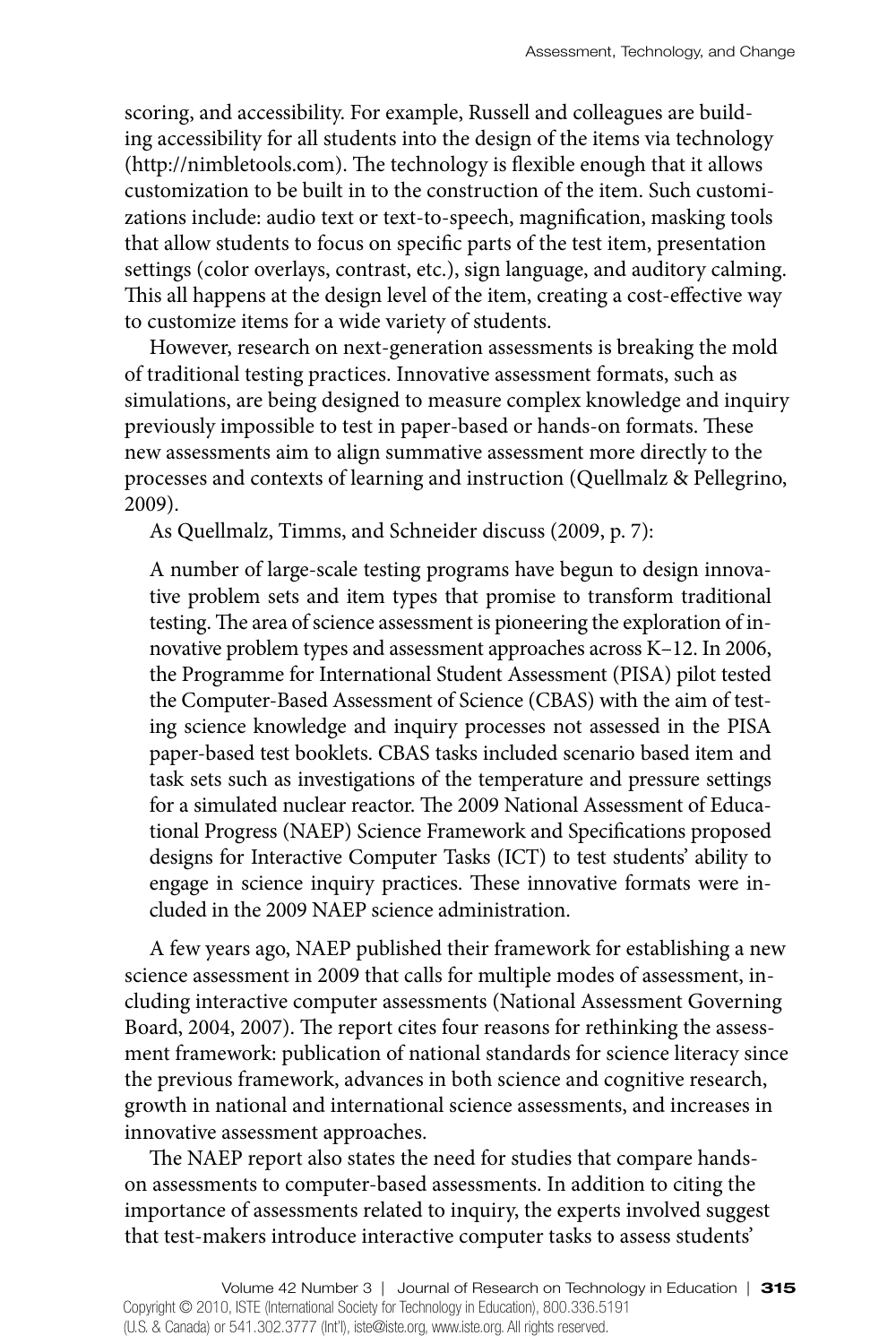knowledge, skills, and abilities related to the following situations (National Assessment Governing Board, 2007, p. 107):

- For scientific phenomena that cannot easily be observed in real time, such as seeing things in slow motion (e.g., the motion of a wave) or speeded up (e.g., erosion caused by a river). It is also useful when it is necessary to freeze action or replay it.
- For modeling scientific phenomena that are invisible to the naked eye (e.g., the movement of molecules in a gas).
- For working safely in lab-like simulations that would otherwise be hazardous (e.g., using dangerous chemicals) or messy in an assessment situation.
- For situations that require several repetitions of an experiment in limited assessment time, while varying the parameters (e.g., rolling a ball down a slope while varying the mass, the angle of inclination, or the coefficient of friction of the surface).
- For searching the Internet and resource documents that provide highfidelity situations related to the actual world in which such performances are likely to be observed.
- For manipulating objects in a facile manner, such as moving concept terms in a concept map.

Quellmalz et al. describe a variety of other innovative assessments using ICT to increase both the sophistication of the problems posed to students and the observations the measures collect and analyze to make inferences about what students know and can do (Quellmalz, Timms, & Schneider 2009). An initiative likely to add to these innovative strategies is the Cisco-Intel-Microsoft project on the Assessment and Teaching of  $21<sup>st</sup>$  Century Skills (http://www.atc21s.org). This effort plans both to define 21<sup>st</sup>-century skills in ways amenable to measurement and to develop technology-based assessments that are reliable and valid for these sophisticated intellectual and psychosocial skills.

Virtual Assessments: What Leading-Edge Technology Can Now Offer The troubling findings about performance assessments are largely due to the intrinsic constraints of paper-based measures, coupled with the limited capabilities of virtual assessments, based on what computers and telecommunications could accomplish a decade ago, when research on performance assessments in accountability settings flourished. Assessments developed with current, more sophisticated immersive technologies face fewer threats from generalizability and efficiency concerns than traditional performance assessments. By alleviating dependence issues that arise from missing some subpart of the task (i.e., via simply putting the student on the right track after a wrong answer or a certain time limit), comparable generalizability can be demonstrated with significantly fewer tasks than traditional performance assessments. In addition, because virtual situations are more easily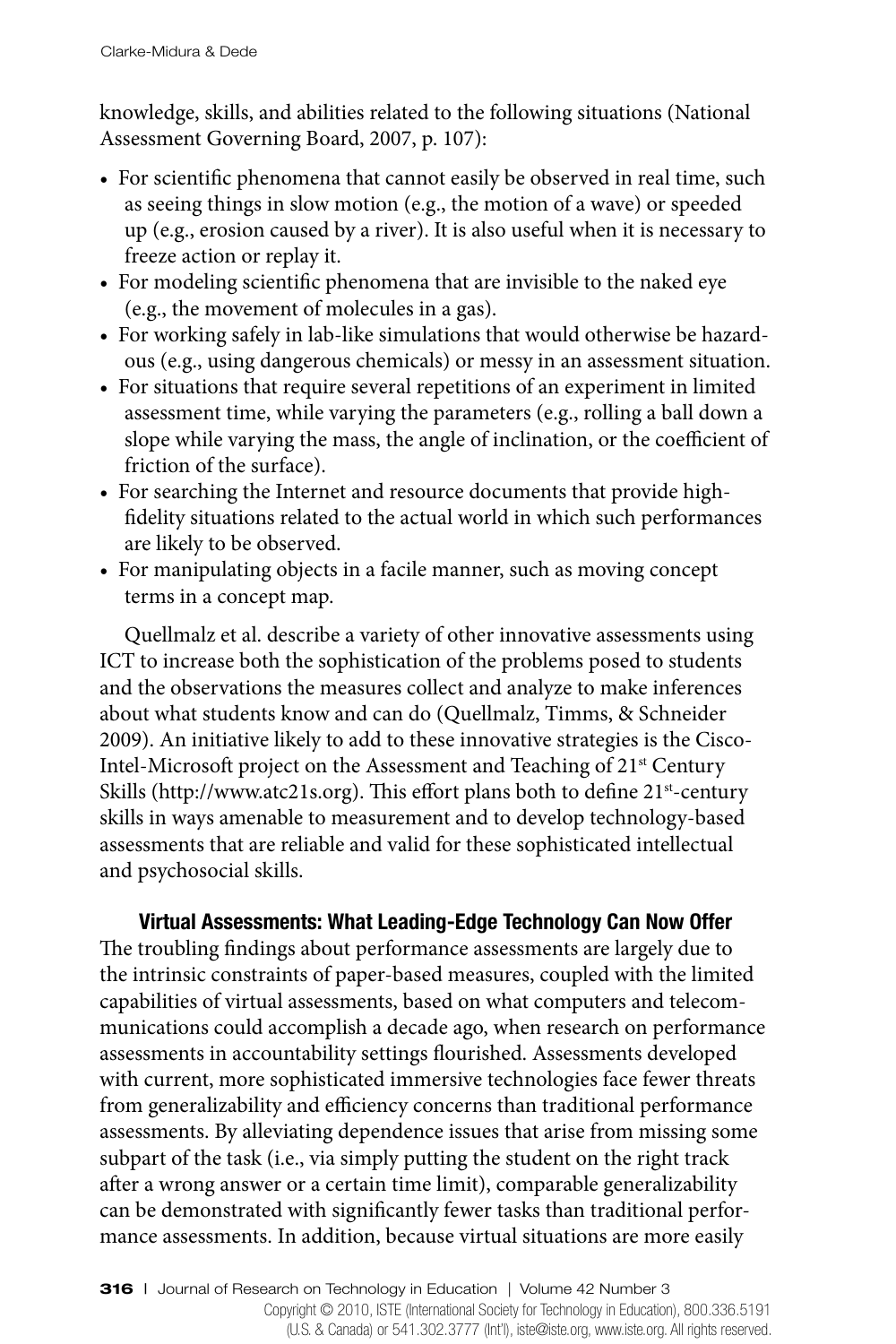uniformly replicated, virtual performance assessments may not encounter the significant error from occasion. As mentioned above, studies on traditional performance assessments found that student performances varied on one testing occasion to another (Cronbach et al., 1997) and that the occasion of the sample was compounded with task sampling (Shavelson et al., 1999). Virtual assessments can be more cost effective as well as easier to administer and score for schools, and it can address task and occasion sampling variability through design. For example, as opposed to kits of tasks that contain items and objects, virtual performance assessments enable automated and standardized delivery via a Web-based application. By making the subtasks independent, one can design assessments with a larger number of tasks, thus increasing the reliability of the instrument.

#### Feasibility of Virtual Environments

Sophisticated educational media, such as single-user and multi-user virtual environments, extend the nature of the performance challenges presented and the knowledge and cognitive processes assessed. Single-user and multi-user virtual environments (MUVEs) provide students with an "Alice in Wonderland" experience: Students have a virtual representation of themselves in the world, called an "avatar," that one may think of as a digital puppet. This avatar enters the "looking glass" (monitor screen) to access a 3-D virtual world. These simulated contexts provide rich environments in which participants interact with digital objects and tools, such as historical photographs or virtual microscopes. Moreover, this interface facilitates novel forms of communication between students and computer-based agents using media such as text chat and virtual gestures (Clarke, Dede, & Dieterle, 2008). This type of "mediated immersion" (pervasive experiences within a digitally enhanced context) enables instructional designers to create curricula that are intermediate in complexity between the real world and simple structured exercises in K–12 classrooms. These new technologies allow instructional designers to construct both individual and shared simulated experiences that are otherwise impossible in school settings.

For almost a decade, we have been studying the feasibility and practicality of using MUVEs to increase student achievement in scientific inquiry (Dede, 2009). In this research, we have studied how virtual environments enable students to do authentic inquiry and engage in the processes of science. We have conducted a series of quasi-experimental design studies to determine if virtual environments can simulate real-world experimentation and provide students with engaging, meaningful learning experiences that increase achievement in scientific inquiry. Our results from a series of research studies show that these virtual environments enable students to engage in authentic inquiry tasks (problem finding and experimental design) and increase students' engagement and self-efficacy (Clarke & Dede, 2007; Clarke, Dede, Ketelhut, & Nelson, 2006; Ketelhut, 2007; Nelson, Ketelhut, Clarke, Bowman, & Dede, 2005; Nelson, 2007).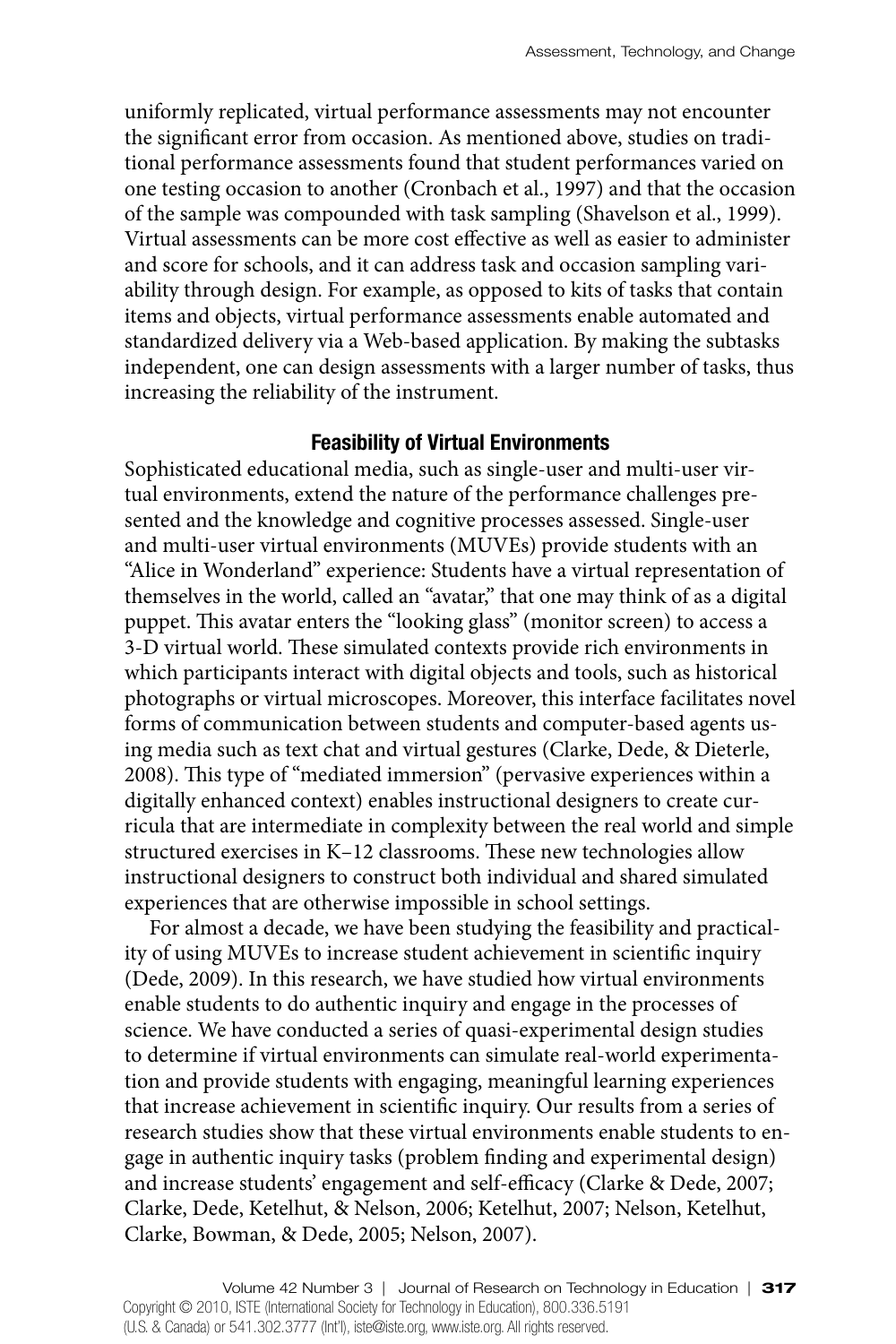We have also found that student performance on the multiple-choice posttests do not necessarily reflect learning that we see via interviews, observations, summative essays, and analyses of log file data that capture students' activity as they interact with the environment (Clarke, 2006; Ketelhut, Dede, Clarke, Nelson, & Bowman, 2008; Ketelhut & Dede, 2006). We have built rich case studies of student learning in which we triangulate and compare different data sources, both qualitative and quantitative, to illustrate and understand students' inquiry learning (Clarke, 2006; Clarke & Dede, 2005; Clarke & Dede, 2007; Ketelhut et al., 2008). As a finding of our studies on how virtual environments foster inquiry learning, we have established that the multiple-choice assessments we use, even after extensive refinement, do not fully capture students' learning of inquiry skills.

Overall, our and others' studies of these virtual environments (Barab, Thomas, Dodge Carteaux, & Tuzun, 2004; Neulight, Kafai, Kao, Foley, & Galas, 2007) show that this type of experiential medium is a potential platform for providing both single and multi-user virtual performance assessments. Further, the fact that this medium underlies rapidly growing entertainment applications and environments such as multi-player Internet games (e.g., World of Warcraft, America's Army) and "virtual places" (e.g., Second Life) ensures the continuing evolution of sophisticated capabilities and authoring systems for these virtual environments.

In our River City research, we studied how MUVEs can provide students with authentic, situated learning experiences characteristic of the inquirybased instruction proposed by the NRC, National Science Teachers Association (NSTA), and the American Association for the Advancement of Science (AAAS) standards. We found that MUVE environments and similar interactive, immersive media enable the collection of very rich observations about individual learners that provide insights on how students learn and engage in the inquiry processes (Clarke, 2009b; Ketelhut et al., 2008). Research on game-like simulations for fostering student learning is starting to proliferate, yet studying the potential of this medium for assessing student learning in a standardized setting is as yet untapped. We believe that virtual performance assessments developed with immersive technologies have the potential to provide better evidence for assessing inquiry processes. A decade ago, the implications from Shavelson and his colleagues' work were that the field needed multiple formats and multiple measures. This can be done seamlessly with immersive media, which allow for combining multiple modes and triangulating the results to provide an argument for student learning.

#### Using Immersive Technologies for Performance Assessment

With funding from the Institute of Education Sciences (IES), we are developing and studying the feasibility of virtual performance assessments to assess scientific inquiry for use in school settings as a standardized component of an accountability program (see Clarke, 2009a; http://www.virtualassessment.org). The research questions we are addressing in this project are: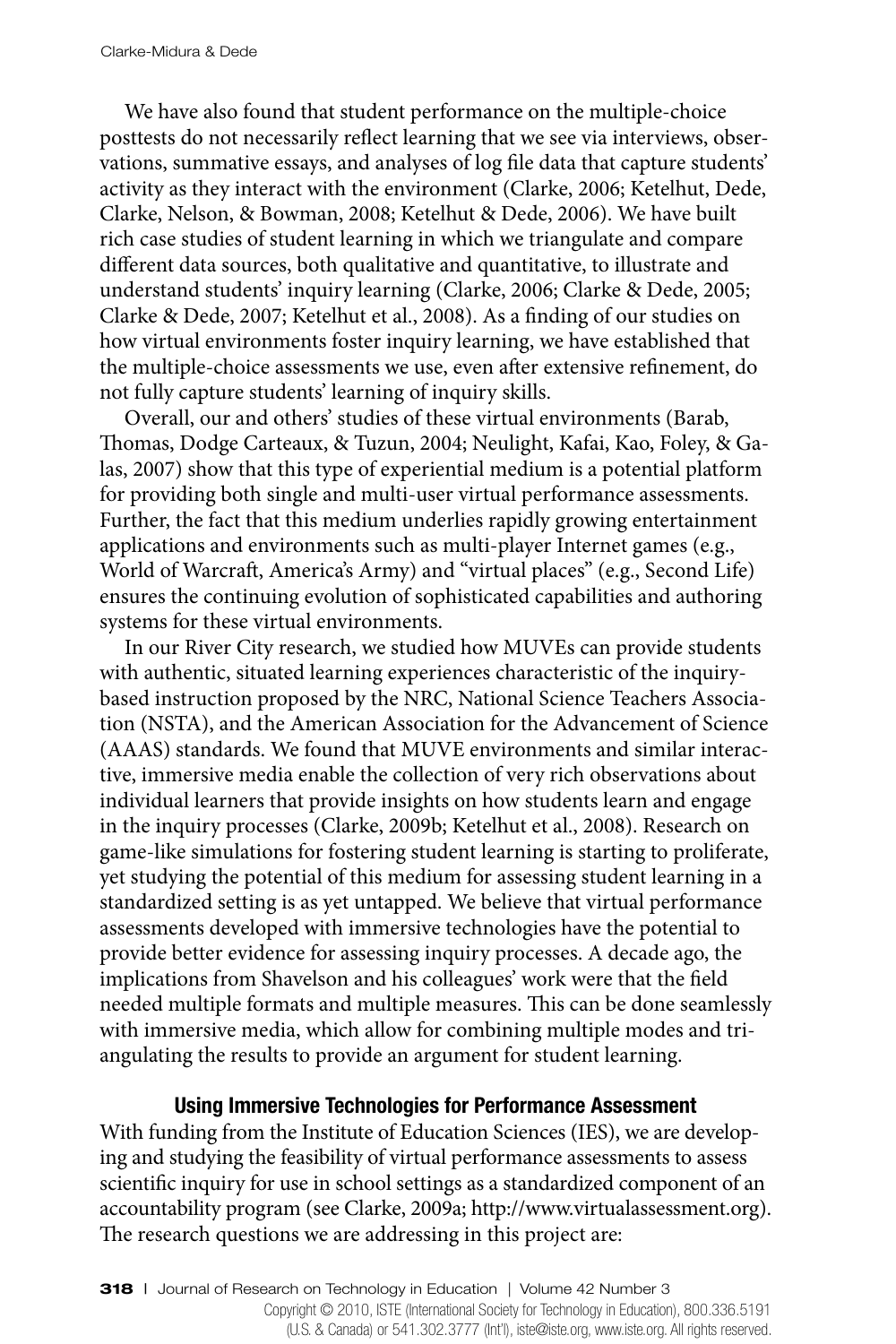- • Can we construct a virtual assessment that measures scientific inquiry, as defined by the National Science Education Standards (NSES)? What is the evidence that our assessments are designed to test NSES inquiry abilities?
- Are these assessments reliable?

#### Design Framework

As stated earlier, the goal of an assessment is to provide valid inferences related to particular expectations for students (Linn et al., 2002). During the past decade, researchers have made significant advances in methods of assessment design. Frameworks such as the Assessment Triangle (NRC, 2001) and Evidence-Centered Design (ECD) (Mislevy Steinberg, & Almond, 2003; Mislevy & Haertel, 2006) provide rigorous procedures for linking theories of learning and knowing to demonstrations to interpretation. As mentioned above, we are using the ECD framework (Mislevy, Steinberg, & Almond, 2003; Mislevy & Haertel, 2006) to ensure construct validity of the assessments we develop.

ECD is a comprehensive framework that contains four stages of design:

- 1. Phase 1: domain analysis
- 2. Phase 2: domain modeling
- 3. Phase 3: conceptual assessment framework and compilation
- 4. Phase 4: a four-phase delivery architecture

Phases 1 and 2 focus on the purposes of the assessment, nature of knowing, and structures for observing and organizing knowledge.

Phase 3 is related to the Assessment Triangle. In this stage, assessment designers focus on the student model (what skills are being assessed), the evidence model (what behaviors/performances elicit the knowledge and skills being assessed), and the task model (what situations elicit the behaviors/evidence). Like the Assessment Triangle, these aspects of the design are interrelated. In the compilation stage of Phase 3, tasks are created. The purpose is to develop models for schema-based task authoring and developing protocols for fitting and estimation of psychometric models.

Phase 4, the delivery architecture, focuses on the presentation and scoring of the task (Mislevy et. al. 2003, Mislevy & Haertel, 2006).

According to White and colleagues, scientific inquiry is an active process comprised of four primary components: (a) theorizing, (b) questioning and hypothesizing, (c) investigating, and (d) analyzing and synthesizing (White & Frederiksen, 1998; White, Frederiksen, & Collins, in preparation). Measuring these inquiry processes as well as the products that result from the processes have long been challenges for educators and researchers (Marx et al., 2004). We have reframed White and Frederiksen's four categories into knowledge, skills, and abilities that we want to assess. We linked these skills and abilities back to the NSES and the NAEP framework. Starting with a large list of skills, we narrowed them down via working through the ECD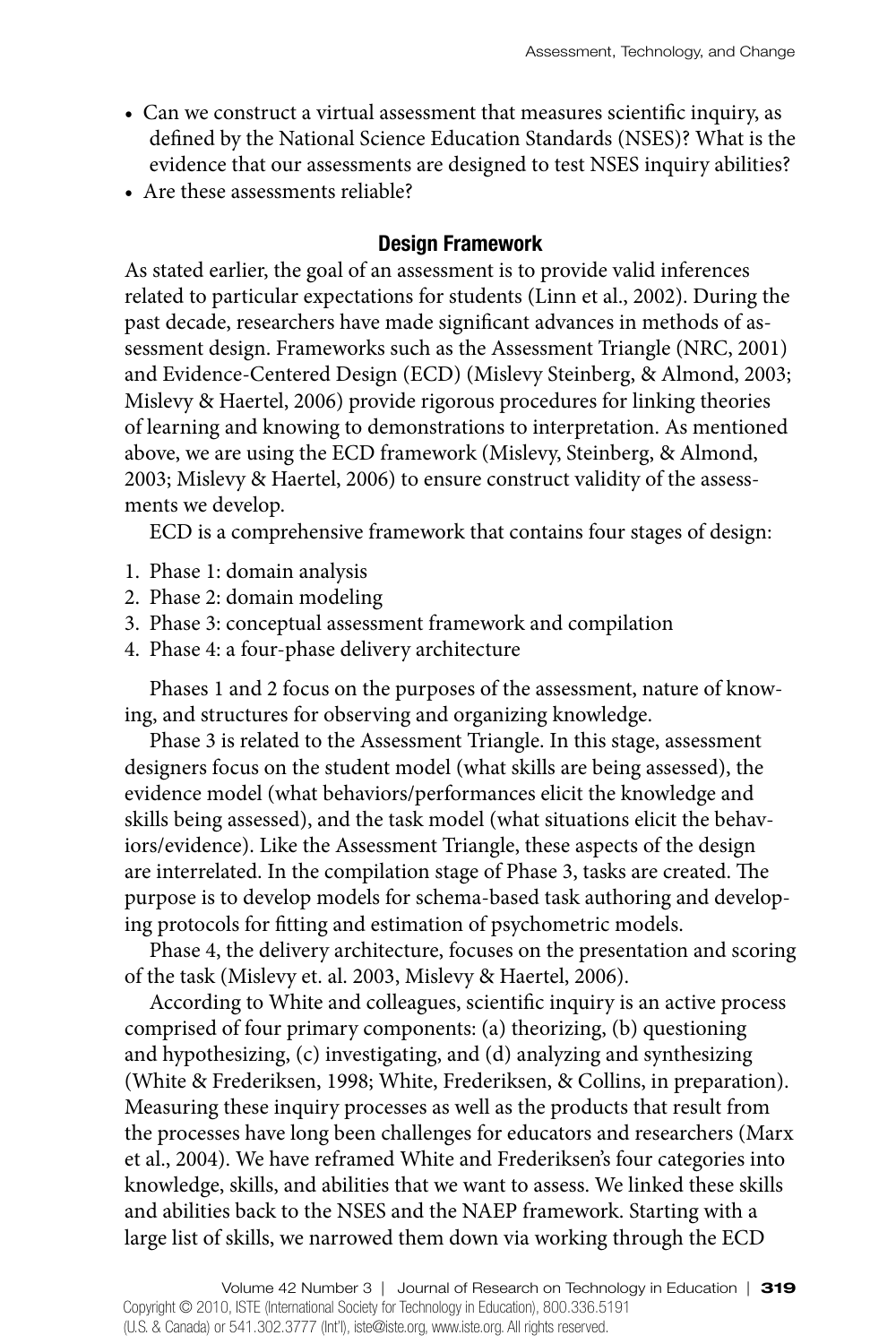

*Figure 2.* Authentic Alaskan bay.

framework and developing tasks that would allow us to elicit evidence that students are identifying a problem, using data to provide evidence, and interpreting evidence.

#### Virtual Assessments

The assessments we are creating are simulations of real ecosystems with underlying causal models. With immersive simulations, we can vary our causal models or can alter the variables to create extreme conditions under which students can conduct an experiment. Our first assessment is based on a real bay in Alaska. We took a real ecosystem (see Figure 2) and created a highfidelity immersive virtual environment (see Figure 3).

In this assessment, students investigate the marine ecosystem and must discover why the kelp forest is depleting. They take on the identity of a scientist and have an avatar they move around the virtual world (see Figure 4, p. 322). Their avatar can interact with nonplayer characters (NPCs) we have programmed; walk around and observe visual clues; and use tools of scientists to measure salinity, nitrates, and temperature anywhere in the world (see Figure 5, p. 323).

Before students enter the environment, they watch a video that introduces them to the narrative. The first part of the assessment borrows from game design and sends students on quests that lead them to make observations and inferences about the kelp. They spend time gathering information and then are asked to identify the problem. These early stages of inquiry, such as data gathering and problem identification, are difficult to capture in a multiple-choice test but easily captured via a student's movement and actions in the world. As part of the interactivity of walking around the world, students can interact with different residents who inhabit the bay. For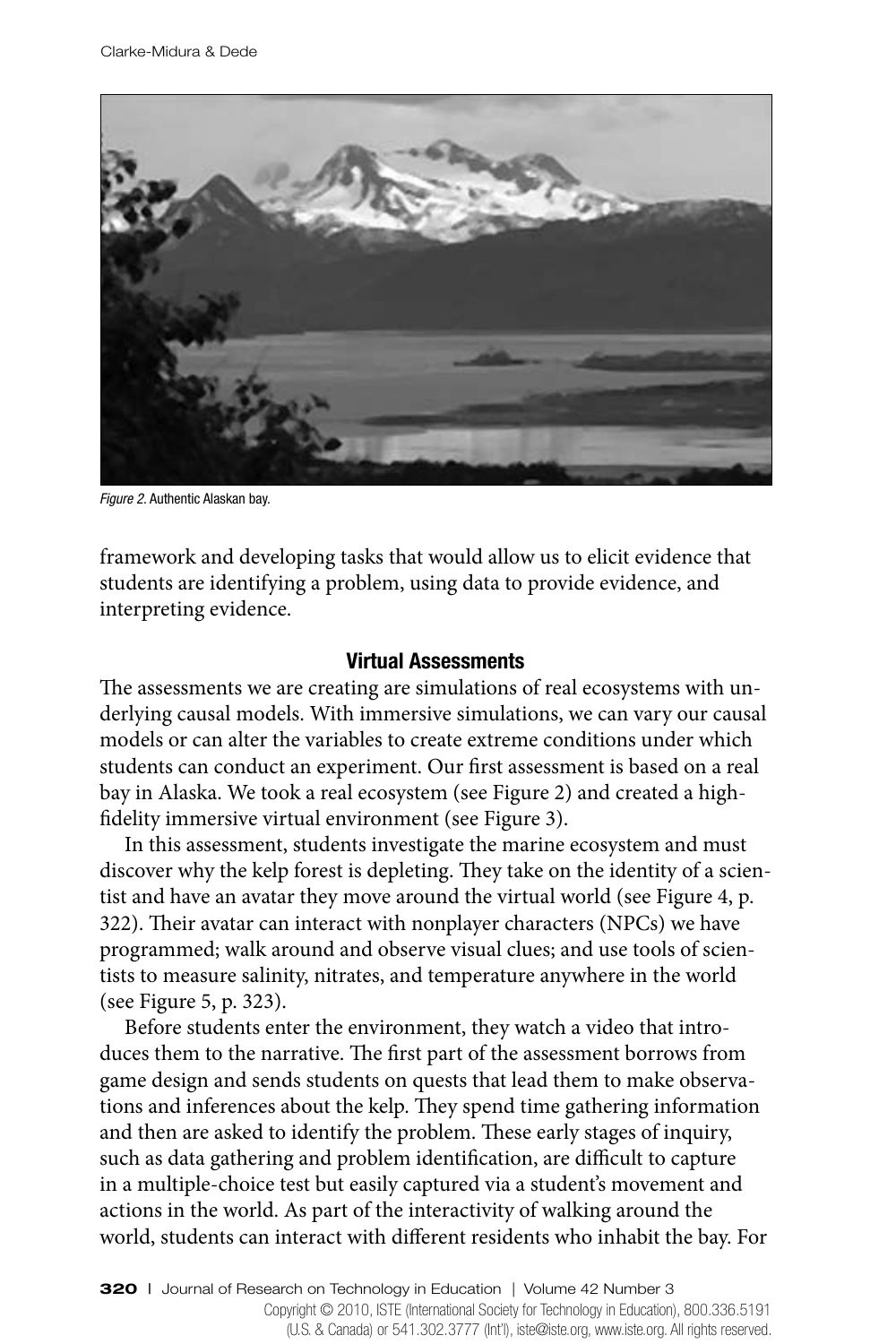

*Figure 3.* High-fidelity virtual assessment.

example, there is a Park Ranger, an NPC that we have programmed, who is the initial quest giver and contact in the bay for the student. The other NPCs are located throughout the bay and provide hints or distracters for what is causing the problem. For example, at the wharf are fishermen, a hiker, and a power plant employee. These NPCs will respond to multiple questions, but students must select only one or two questions to ask. Thus, students have to make decisions about what questions to ask people in addition to what type of tests they need to conduct to gather data. These actions are all recorded and provide observations about students' inquiry processes.

However, we are not simply capturing or counting clicks. We are creating ways to triangulate performances by having students provide feedback on why they collected data or why they made a particular choice. We are developing performance palettes as an interactive method for assessing student product and performance (see Figures 6 and 7, pp. 324–325). We are utilizing current technologies that will allow us to rely less on text and more on interactive representations such as "drag-and-drop" text interfaces and audio queries.

We are creating assessments that allow students to spend time investigating a problem space and engage in the inquiry process. Unlike previous performance assessments vulnerable to a student making a mistake in the early stages of a task, we can make sure students always have the information they need to perform the task at hand. In a student's inquiry process, s/he moves from problem identification, to hypothesizing and questions, and ultimately to investigating. Through narrative, we can continually update students with accurate information they need to progress through the different phases of inquiry, such as problem identification and hypothesizing, thereby ensuring various phases of assessing their understanding are independent, not interdependent.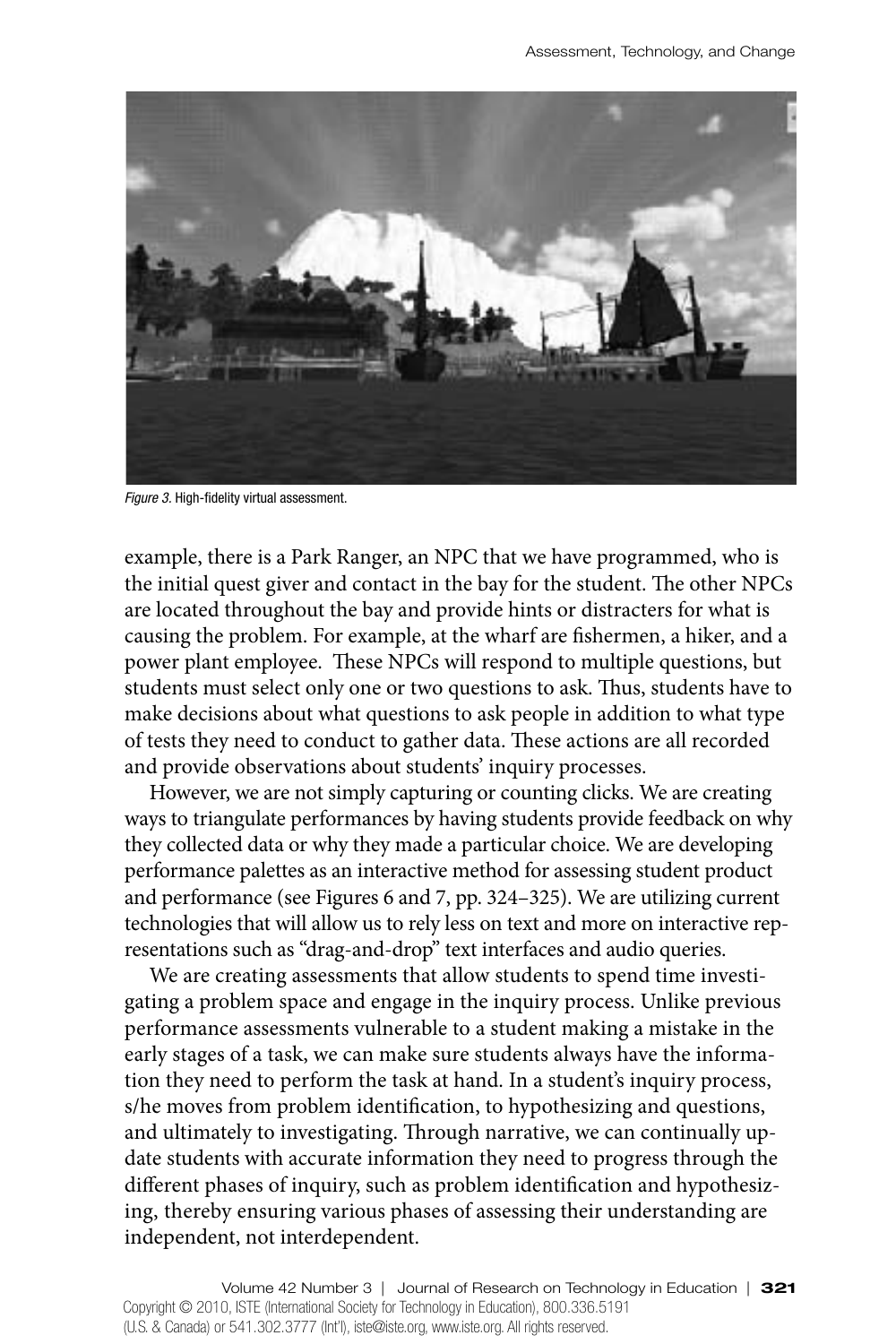

*Figure 4.* Avatar.

In the real world, allowing students to conduct an experiment has limitations. In a virtual setting, we can add as many constraints we want or leave the problem space open. Students are able to choose what kind of change they want to make within the bay (shut down a power plant that is dumping a substance into the bay, build barriers to prevent runoff from going into the water, plant trees, etc.) and then make that change. They then go into the environment and investigate how that change effected the kelp.

We are capturing everything the student does in the world, from the moment they enter the environment until the moment they leave. These data streams are recorded in XML in a back-end architecture that allows for realtime analysis of student paths in the ecosystem as well as logging for later analysis. Through our use of XML, the data are tokenized; that is, sensitive data such as student responses or test scores are shielded or kept out of the data stream to substantially minimize any risk of compromise or exposure. To further ensure data integrity, we encrypt them before sending.

#### Method

Validity is a central issue in test construction. According to Messick (1989), "Validity is an integrated evaluative judgment of the degree to which empirical evidence and theoretical rationales support the adequacy and appropriateness of inferences and actions based on test scores or other modes of assessment…" (cited in Messick, 1994, p. 13). To provide evidence that our assessment questions test students' ability to do inquiry as outlined by the NSES, we plan to conduct a series of validity studies that result in evidence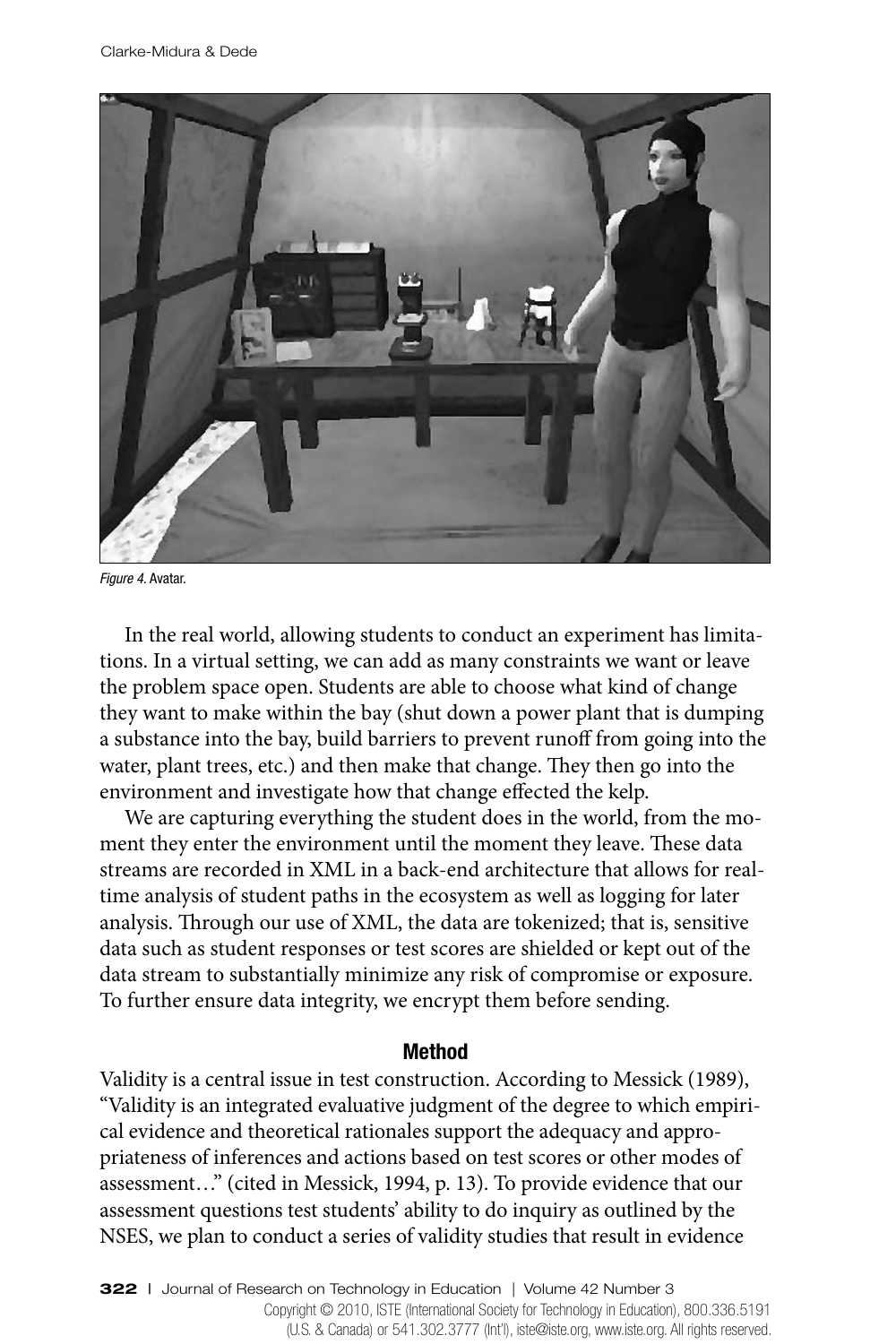

*Figure 5:* Visual clues.

on construct validity. We will employ similar methods to those carried out in the Validities of Science Inquiry Assessments (VSIA) (Quellmalz, Kreikemier, DeBarger, & Haertel, 2006). We will conduct both an alignment analysis and a cognitive analysis of our assessments, because these methods provide valuable, separate sources of validity evidence (Quellmalz et al., 2006).

To assess the reliability of performance assessments, we plan to conduct a series of generalizability studies. Generalizability theory (g-theory) is a statistical theory that allows decision makers to study the dependability of behavioral measures and procedures (Shavelson & Webb, 1991). It is a commonly used technique for making decisions and drawing conclusions about the dependability of performance assessments (Baxter, 1995; Baxter & Shavelson, 1994; Pine et al., 1993; Rosenquist, Shavelson, & Ruiz-Primo, 2000; Shavelson, Baxter, & Pine, 1991). G-theory was first introduced as a statistical theory by Cronbach, Gleser, Nanda, and Rajaratnam (1972) to extend the limitations of using classical test theory, which provides an estimate of a person's true score on a test, by allowing researchers to generalize about a persons' behavior in a defined universe from observed scores (Shavelson, Webb, & Rowley, 1989). Further, classical test theory can estimate only one source of error at a time (Cronbach et al., 1972; Shavelson & Webb, 1991), whereas in g-theory, multiple sources of error can be measured in a single analysis.

#### Conclusion

The assessments we are creating will complement rather than replace existing standardized measures by assessing skills not possible via item-based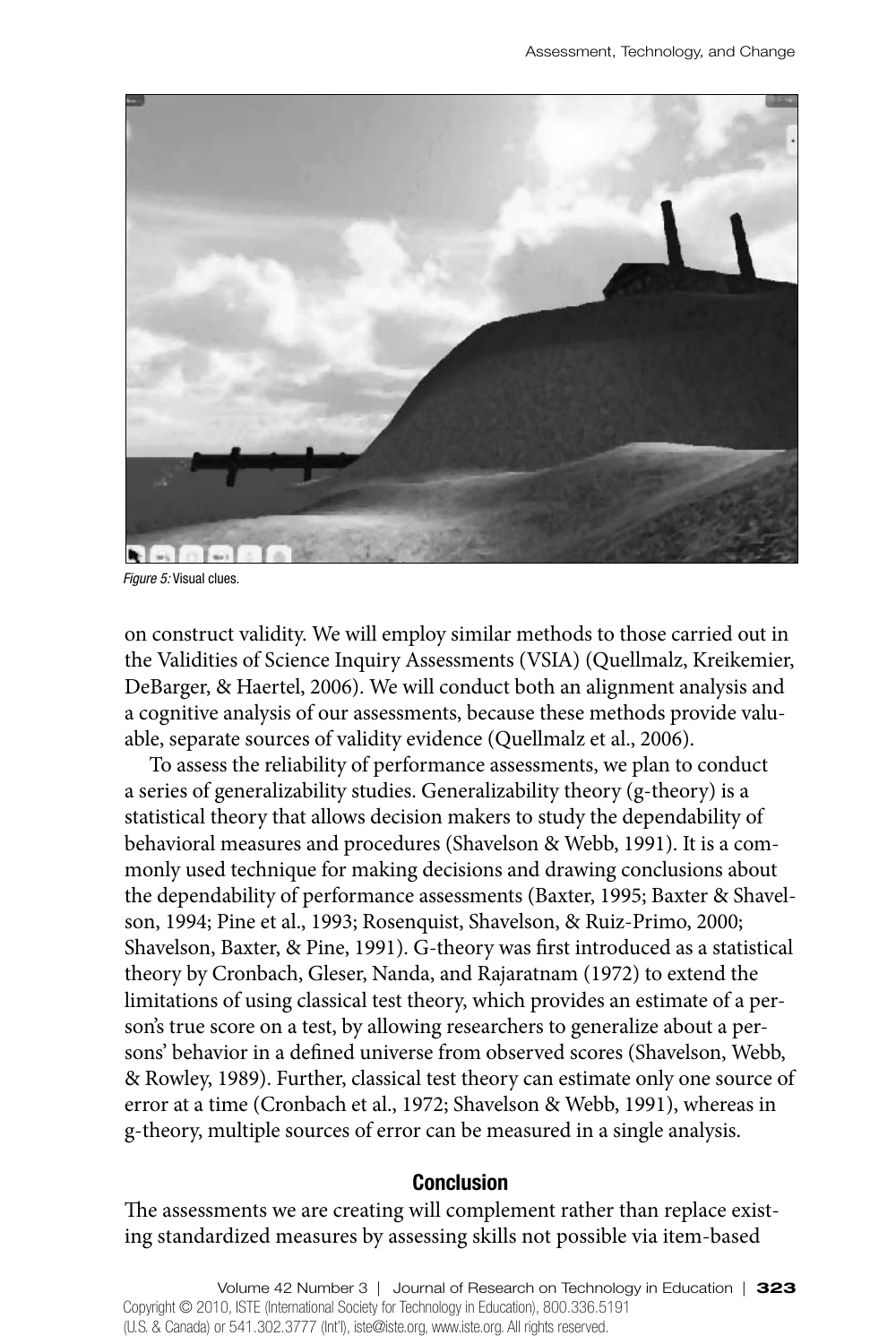|                         |                                             | Ottori id this part                                                                 |                  |                          |              |              |
|-------------------------|---------------------------------------------|-------------------------------------------------------------------------------------|------------------|--------------------------|--------------|--------------|
|                         |                                             | tithew the gladier is stiledling the Reig sepulstion by adding nitrates to the boy- | $\Theta$         | NO <sub>3</sub>          | Noc:         |              |
| Kamagda eas is zo prim. |                                             | because the field liets in samples flex is 4.1 permised for Kell, bed floor in      |                  | Location                 | Kamagun Briv | Waaki Horbor |
|                         |                                             |                                                                                     |                  | <b>But Kelp</b>          | 4.T pane     |              |
|                         |                                             |                                                                                     |                  | <b>Retz bed floor</b>    | 初期           |              |
|                         |                                             | Contribute the concerning paints.                                                   |                  |                          |              |              |
|                         | Bolt Help in Famapua eay is 1.1 ppm.        | Hence the wher' is not effecting the Sale population by                             | Louisianer, Han- |                          |              |              |
| glaster                 | $\mathbf{r}$                                | dileting the sailnity of the bay                                                    |                  |                          |              |              |
| <b>WABIT</b>            | It not                                      | adding nitrates to the bey                                                          |                  |                          |              |              |
| power plant             |                                             | inereasing the temperature of the bay                                               |                  |                          |              |              |
| soft course.            |                                             | tricreasing the population of the bay                                               |                  |                          |              |              |
|                         |                                             |                                                                                     |                  |                          |              |              |
|                         |                                             |                                                                                     |                  |                          |              |              |
|                         |                                             |                                                                                     |                  |                          |              |              |
|                         |                                             |                                                                                     |                  |                          |              |              |
|                         |                                             |                                                                                     |                  |                          |              |              |
|                         |                                             |                                                                                     |                  |                          |              |              |
|                         |                                             |                                                                                     |                  |                          |              |              |
|                         |                                             |                                                                                     |                  |                          |              |              |
|                         | Control<br>idase complete vour oche ustori. |                                                                                     |                  |                          |              |              |
|                         | Add Conchiston                              |                                                                                     |                  | <b>Litre information</b> |              |              |
|                         |                                             |                                                                                     |                  | Concimient               |              |              |

*Figure 6.* Embedded performance palette.

paper-and-pencil tests or hands-on real-world performance assessments. One of the advantages of developing virtual assessments is that they will alleviate the need for extensive training for administering tasks. It is difficult to standardize the administration of paper-based performance assessments, and extensive training is required to administer the tasks. With virtual assessments, we can ensure standardization by delivering instruction automatically via the technology.

A second advantage is that virtual assessments alleviate the need for providing materials and kits for hands-on tasks. Everything will be inside the virtual environment. Third, these performance assessments will be easier to administer and will require very little, if any, training of teachers. Scoring will all be done behind the scenes; there will be no need for raters or training of raters. Fourth, virtual assessments would alleviate safety issues and inequity due to lack of resources

Further, using digital media for assessment enables the use of measures based on performance using visualizations, simulations, data-analysis tools, and GIS representations. Virtual assessments will allow us to include visualization of data and information, including phenomena that can't be observed with the naked eye or even in real time.

In our work in developing virtual inquiry curricula, we developed the ability to simulate the passing of time, to allow students to collect data on change over time, and to conduct experiments where time can be fastforwarded. These capabilities allow for rich learning experiences and the ability to conduct experiments that may take too much time to use for learning or assessment purposes. The potential to develop assessments that can condense time and experiments within a class period opens new doors for assessing inquiry and students' ability to conduct empirical investigations.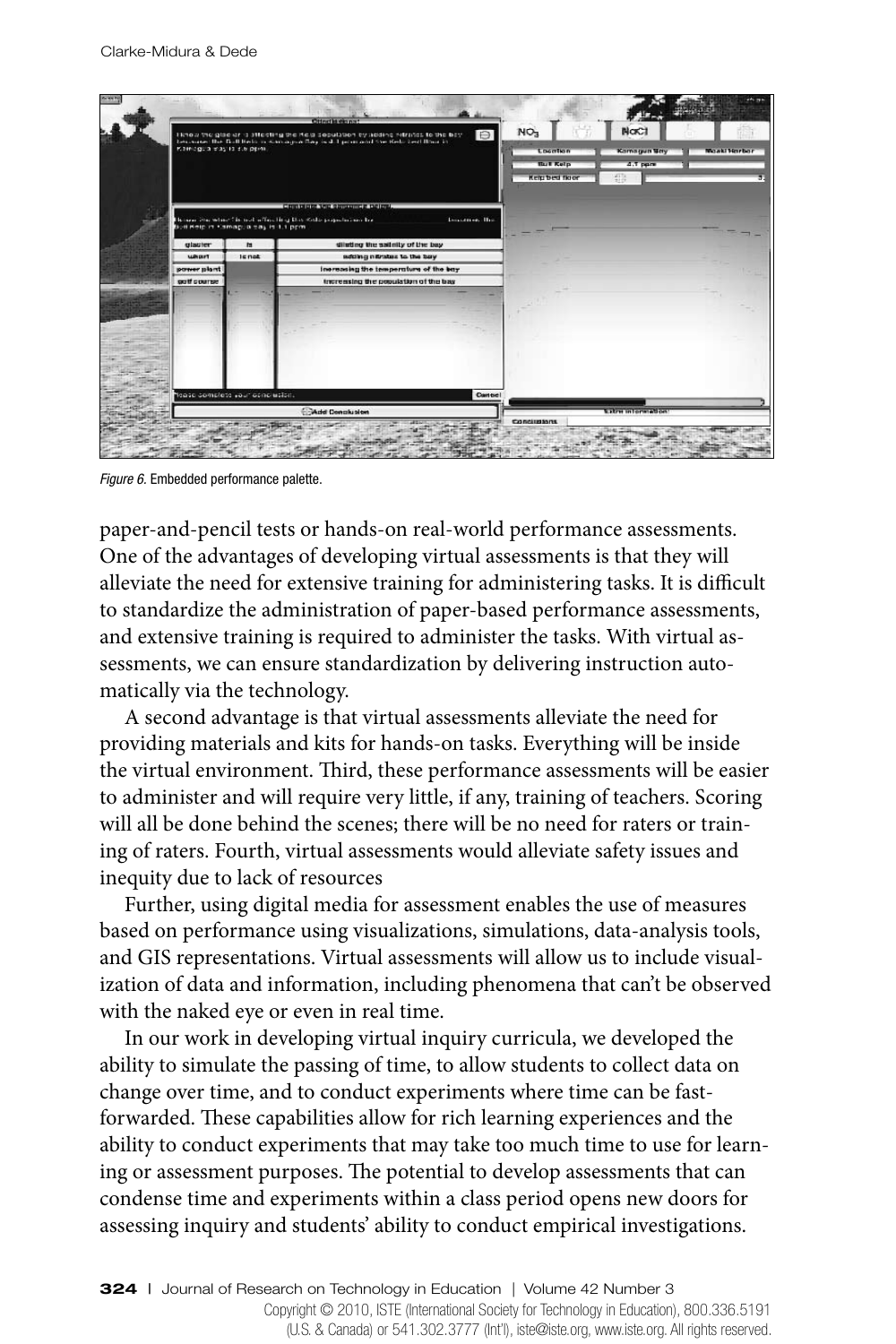

*Figure 7.* External performance palettes.

For example, virtual assessments can allow for interactive speeds (slow, fast, rewind) and the ability to show change over time quickly, repeat steps, or vary parameters. The advances in technologies for teaching concepts like Newtonian physics could also be used to assess students' understanding of such concepts.

Whereas our current work centers on the potential of immersive media to capture rich observations of student learning, other types of ICT allow for similarly rich observations. For example, wikis and other forms of Web 2.0 media, asynchronous discussions, intelligent tutoring systems, games, and augmented realities all provide potential for capturing mediated experiences. In the future, we hope the field can build on our work to explore these other possibilities for collecting and analyzing rich data about student engagement and learning.

## Author Notes

*Jody Clarke-Midura is a research associate at Harvard University. Her research focuses on how immersive technologies enable new approaches and methods for assessing and understanding learning. Correspondence concerning this article should be addressed to Jody Clarke-Midura, Larsen Hall, 14 Appian Way, Cambridge, MA 02138. E-mail: Jody\_Clarke@mail.harvard.edu*

*Chris Dede is the Timothy E. Wirth Professor in Learning Technologies at Harvard's Graduate School of Education. His fields of scholarship include emerging technologies, policy, and leadership. Correspondence concerning this article should be addressed to Chris Dede, Longfellow Hall, 13 Appian Way, Cambridge, MA 02138. E-mail: Chris\_Dede@harvard.edu*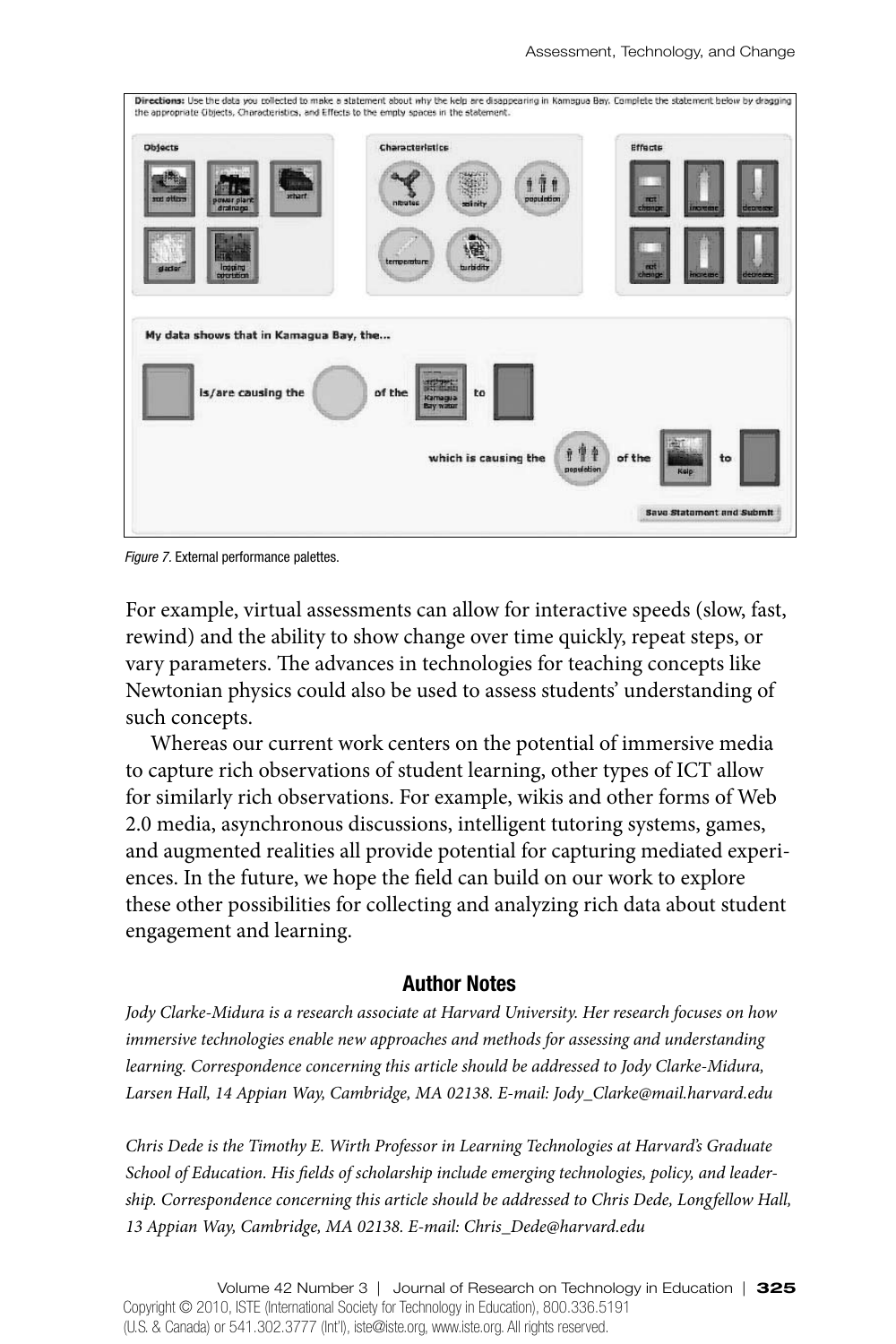#### References

- Aspen Institute. (2007). *Beyond NCLB: Fulfilling the promise to our nation's children.*  Washington, DC: Aspen Institute.
- Barab, S., Thomas, M., Dodge, T., Carteaux, R., & Tuzun, H. (2004). Making learning fun: Quest Atlantis, a game without guns. *Educational Technology Research & Development, 53*(1), 86–108.
- Baxter, G. P. (1995). Using computer simulations to assess hands-on science learning. *Journal of Science Education and Technology, 4*, 21–27.
- Baxter, G. P., & Shavelson, R. J. (1994). Science performance assessments: Benchmarks and surrogates. *International Journal of Educational Research, 21*, 279–298.
- Clarke, J. (2006). *Making learning meaningful: An exploratory study of multi-user virtual environments in middle school science.* Qualifying Paper submitted to the Harvard Graduate School of Education. Cambridge, MA.
- Clarke, J. (2009a). *Studying the potential of virtual performance assessments for measuring student achievement in science.* Paper presented at the Annual Meeting of the American Educational Research Association (AERA), San Diego, CA. Retrieved December 30, 2009, from http://virtualassessment.org/publications/aera\_2009\_clarke.pdf
- Clarke, J. (2009b). *Exploring the complexity of learning in an open-ended problem space.*  Doctoral dissertation submitted to Harvard Graduate School of Education, Cambridge, MA.
- Clarke, J., & Dede, C. (2005). *Making learning meaningful: An exploratory study of using multi-user environments (MUVEs) in middle school science.* Paper presented at the Annual Meeting of the American Educational Research Association, Montreal, Canada. Retrieved December 30, 2009, from http://muve.gse.harvard.edu/rivercityproject/documents/ aera\_2005\_clarke\_dede.pdf
- Clarke, J. & Dede, C. (2007). MUVEs as a powerful way to study situated learning. In C. A. Chinn, G. Erkens, & S. Putambekar (Eds.), *The Proceedings of Conference for Computer Supported Collaborative Learning (CSCL)* (pp. 141–144). Mahwah, NJ: Erlbaum.
- Clarke, J., Dede, C., & Dieterle, E. (2008). Emerging technologies for collaborative, mediated, immersive learning. In J. Voogt & G. Knezek (Eds.), *The international handbook of technology in primary and secondary education* (pp. 901–910). New York: Springer-Verlag.
- Clarke, J., Dede, C., Ketelhut, D. J., & Nelson, B. (2006) A design-based research strategy to promote scalability for educational innovations. *Educational Technology, 46*(3), 27–36.
- Confrey, J., & Maker, K. M. (2005). Critiquing and improving the use of data from high-stakes tests with the aid of dynamic statistics software. In C. Dede, J. P. Honan, & L. C. Peters (Eds.), *Scaling up success: Lessons from technology-based educational improvement* (pp. 198–226). New York: Wiley.
- Cronbach, L. J., Gleser, G. C., Nanda, H., & Rajaratnam, N. (1972). *The dependability of behavioral measurements: Theory of generalizability for scores and profiles.* New York: Wiley.
- Cronbach, L. J., Linn, R. L., Brennan, R. L, & Haertel, E. H. (1997). Generalizability analysis for performance assessments of student achievement or school effectiveness. *Educational and Psychological Measurement, 57*, 373–399.
- Dede, C. (2007). Reinventing the role of information and communications technologies in education. In L. Smolin, K. Lawless, & N. Burbules (Eds.), *Information and communication technologies: Considerations of current practice for teachers and teacher educators.* NSSE Yearbook 2007, 106(2), 11–38. Malden, MA: Blackwell Publishing.
- Dede, C. (2009). Immersive interfaces for engagement and learning. *Science, 323*(5910), 66–69.
- Dede, C. (in press). Technological supports for acquiring 21<sup>st</sup>-century skills. In E. Baker, B. McGaw, & P. Peterson (Eds.), *International encyclopedia of education* (3rd ed.). Oxford, England: Elsevier.
- Haertel, G. D., Lash, A., Javitz, H., & Quellmalz, E. (2006). *An instructional sensitivity study of science inquiry items from three large-scale science examinations.* Paper presented at the Annual Meeting of the American Educational Research Association, San Francisco, CA.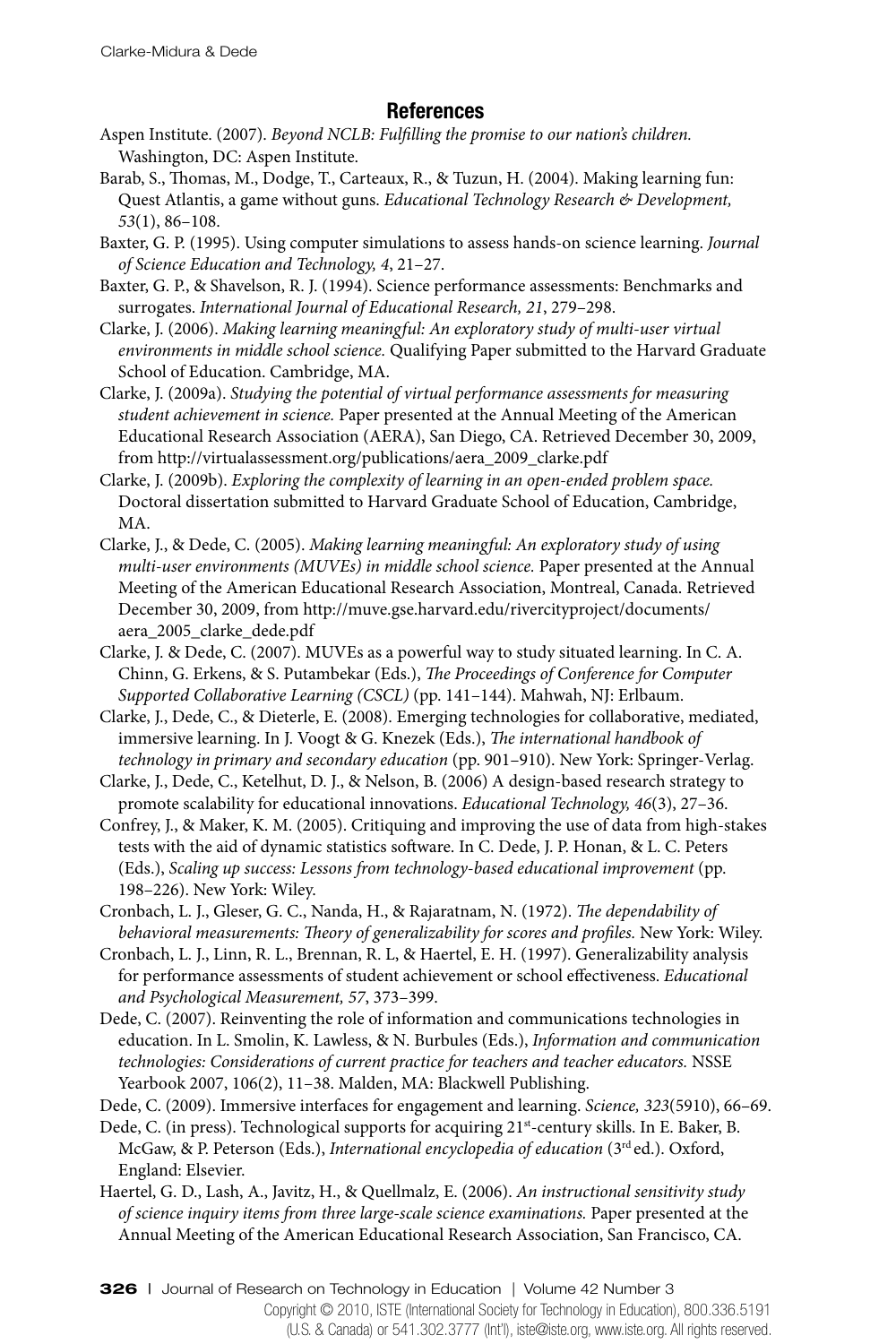- Ketelhut, D. J. (2007). The impact of student self-efficacy on scientific inquiry skills: An exploratory investigation in River City, a multi-user virtual environment. *The Journal of Science Education and Technology, 16*(1), 99–111.
- Ketelhut, D. J., & Dede, C. (2006). *Assessing inquiry learning.* Paper presented at the National Association of Research in Science Teaching, San Francisco, CA.
- Ketelhut, D., Dede, C., Clarke, J., Nelson, B., & Bowman, C. (2008). Studying situated learning in a multi-user virtual environment. In E. Baker, J. Dickieson, W. Wulfeck, & H. O'Neil (Eds.), *Assessment of problem solving using simulations* (pp. 37–58). Mahweh, NJ: Erlbaum.
- Linn, R. L. (1994). Performance assessment: Policy promises and technical measurement standards. *Educational Researcher, 23*(9), 4–14.
- Linn, R. L. (2000). *Assessments and accountability. Educational Researcher, 29*(2), 4–16.
- Linn, R. L., Baker, E. L., & Betebenner, D. W. (2002). Accountability systems: Implications of requirements of the "'No Child Left Behind Act of 2001." *Educational Researcher, 31*(6), 3–26.
- Linn, R. L., Baker, E. L., & Dunbar, S. B. (1991). Complex, performance-based assessment: Expectations and validation criteria. *Educational Researcher, 20*(8), 15–21.
- Marx, R. W., Blumenfeld, P. C., Krajcik, J. S., Fishman, B., Solloway, E., Geier, R., & Tal, R.T. (2004). Inquiry-based science in the middle grades: Assessment of learning in urban systemic reform. *Journal of Research in Science Teaching, 41*, 1063–1080.
- Messick, S. (1989). Validity. In R. L. Linn (Ed.), *Educational measurement* (3rd ed., pp. 13–103). New York: Macmillan.
- Messick, S. (1994). The interplay of evidence and consequences in the validation of performance assessments. *Educational Researcher, 23*(2), 13–23.
- Mislevy, R., & Haertel, G. (2006). *Implications of evidence-centered design for educational testing* (Draft PADI Technical Report 17). Menlo Park, CA: SRI International.
- Mislevy, R. J., Steinberg, L. S., & Almond, R. G. (2003). On the structure of educational assessments. *Measurement: Interdisciplinary Research and Perspectives, 1,* 3–62.
- National Assessment Governing Board. (2004). NAEP 2009 science framework development: Issues and recommendations. Washington, D.C.: Author.
- National Assessment Governing Board. (2007). *Science framework for the 2009 National Assessment of Educational Progress.* Washington, D.C.: Author.
- National Research Council. (2001). *Knowing what students know: The science and design of educational assessment.* Washington, D.C.: National Academy Press.
- National Research Council. (2006). S*ystems for state science assessment.* Washington, D.C.: The National Academies Press.
- Nelson, B. (2007). Exploring the use of individualized, reflective guidance in an educational multi-user virtual environment. *The Journal of Science Education and Technology, 16*(1) 83–97.
- Nelson, B., Ketelhut, D. J., Clarke, J., Bowman, C., & Dede, C. (2005). Design-based research strategies for developing a scientific inquiry curriculum in a multi-user virtual environment. *Educational Technology, 45*(1), 21–27.
- Neulight, N., Kafai, Y. B., Kao, L., Foley, B., & Galas, C. (2007). Children's learning about infectious disease through participation in a virtual epidemic. *Journal of Science Education and Technology 16*(1), 47–58.
- Nicols, S. L., Glass, G. V., & Berliner, D. C. (2005). High stakes testing and student achievement: Problems for the No Child Left Behind Act. Tempe, AZ: Educational Policy Research Unit, Arizona State University.
- Pine, J., Baxter, G., & Shavelson, R. (1993). Assessments for hands-on elementary science curricula. MSTA Journal, 39(2), 3, 5–19.
- Quellmalz, E. S., & Haertel, G. (2004). Technology supports for state science assessment systems. Paper commissioned by the National Research Council Committee on Test Design for K–12 Science Achievement. Washington, DC: National Research Council.